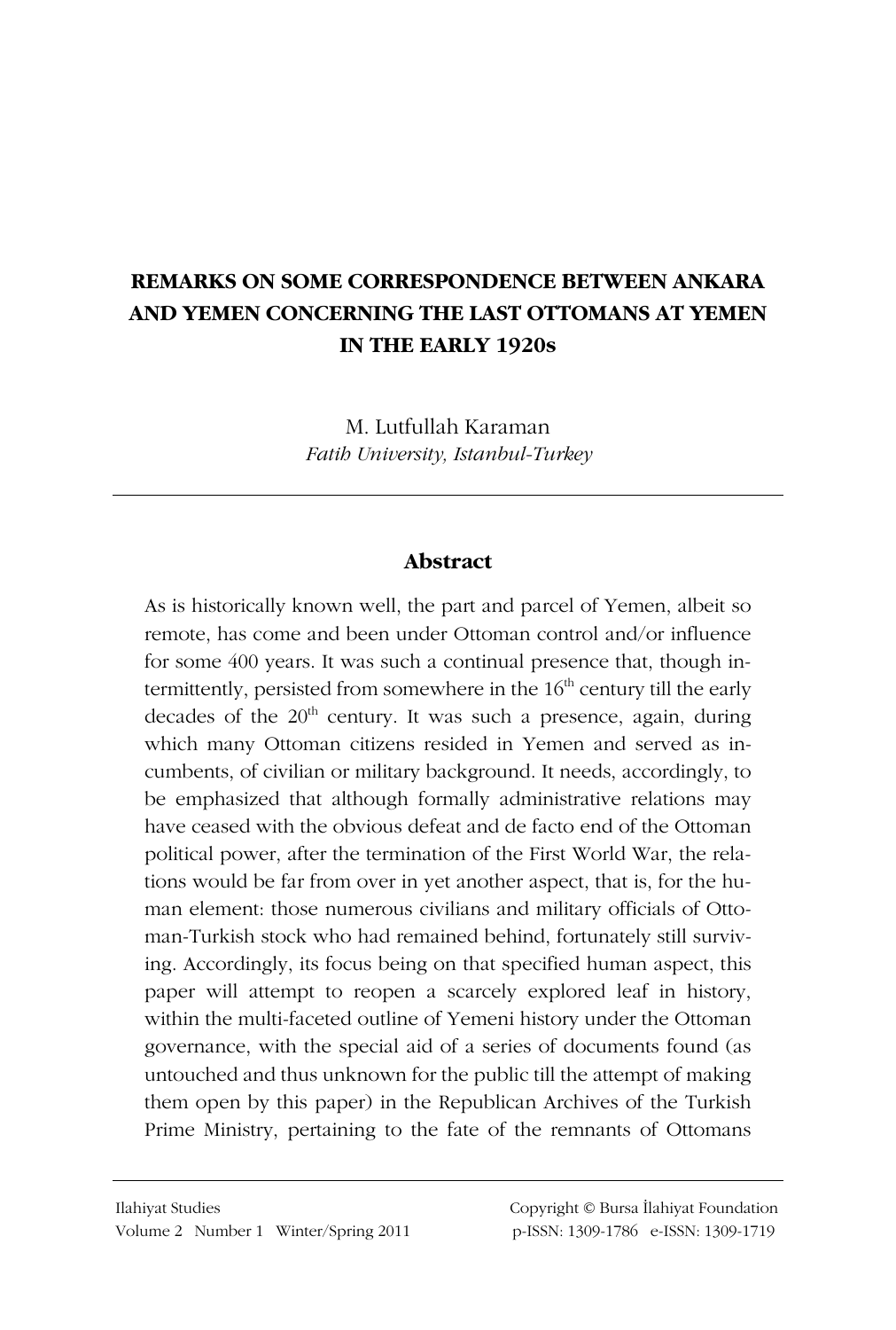#### M. Lutfullah Karaman

70

stranded there in the aftermath of the First World War and during the subsequent period of the National Struggle, a time when while the Ottoman Empire vanishes and ultimately relinquishes control of Yemen, a totally new, different Turkey appears on the same stage of the worldsubject matter.

Key Words: the (last) Ottomans at Yemen, Imām Yaḥyā, Maḥmūd Nadīm, Governor(ate) of Yemen, Turkish National Assembly

Historically it is the fact that, as far as the case of Yemen within the context of Ottoman-Turkish governance and their reciprocal relations are concerned, a history can be adduced extending to the outset of the War of Independence. We concurrently know that the Northern Yemen (prior to its unification with the Southern one in 1990), cardinally identified with the Ottoman Yemen, had effectively come under Ottoman suzerainty and influence midway through the  $16<sup>th</sup>$  century, marking the incipience of a somewhat intermittent though overall continual presence that persisted till the dawn of the 20<sup>th</sup> century, during which many Ottoman citizens, of civilian or military background, served and resided in. It needs, accordingly, to be emphasized that although formally administrative relations may have ceased with the encroachment of the War of Independence inasmuch as the Turkish government was concerned, the relations would be far from over in human perspective for a bulk of Yemenis, more notably for the numerous civilians and military officials of Ottoman-Turkish stock who had remained behind. Hence, within the multi-faceted outline of Yemeni history under the Ottoman governance, this paper will attempt to reopen a scarcely explored leaf in history, with the special aid of a series of documents extant in the Republican Archives of the Turkish Prime Ministry, pertaining to the fate of the remnants of Ottomans stranded there in the aftermath of the First World War during the aforementioned period when Ottomans effectively relinquished control of Yemen, as indeed a specific humane aspect of the unfolding of that particular history.

Before focusing on that specified aspect, it would be appropriate to recap the cornerstones of Yemeni history under Ottoman suzerainty, so as to place it well within its peculiar historical context and/or backdrop. In essence, the earliest sign of Ottoman interest in Yemen coincides with growing Portuguese colonial desire in the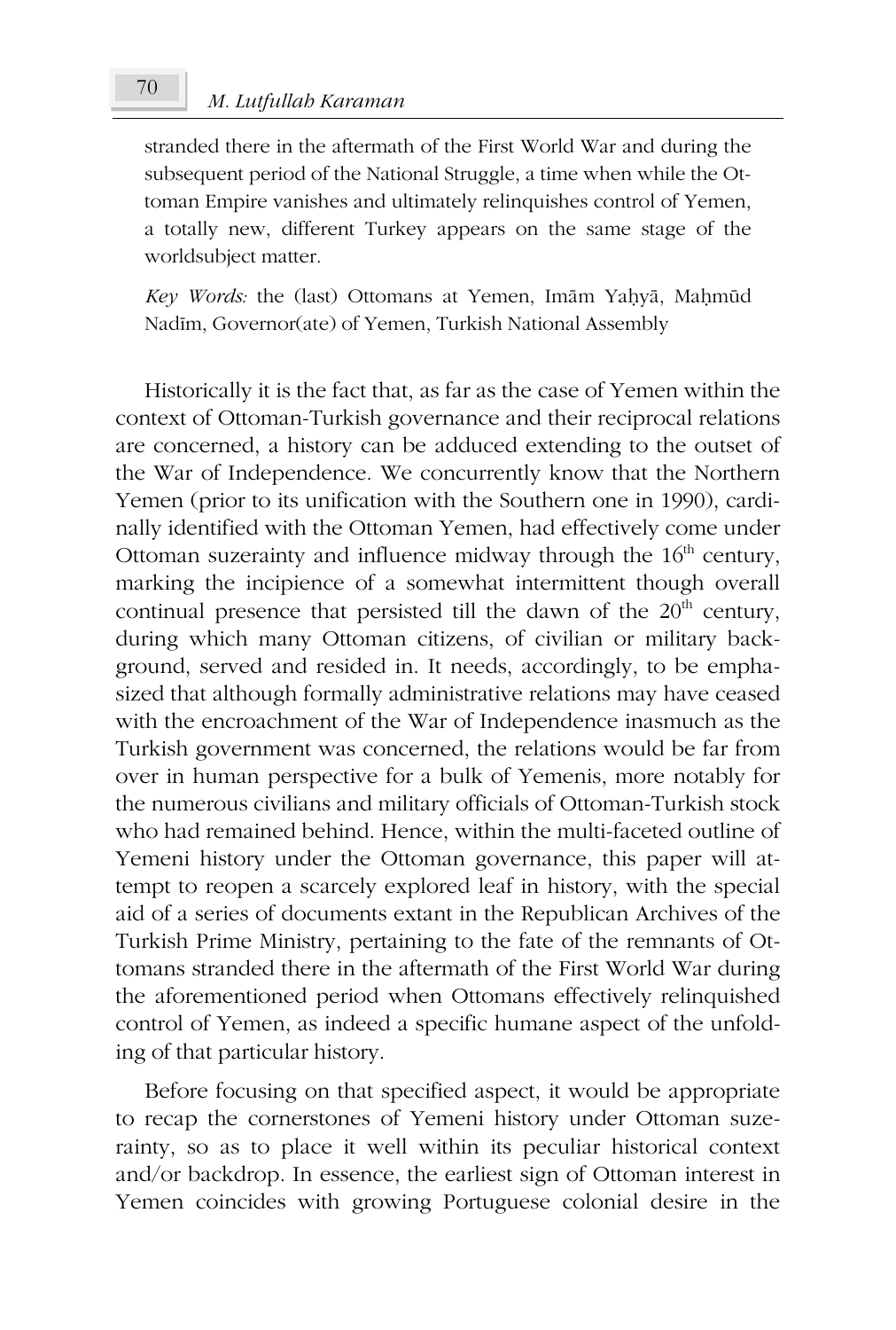area, in the early decades of the  $16<sup>th</sup>$  century. The first steps of Ottoman reign within this milieu were taken during Yemen's spell under Mamluke rule, in line with the process culminating in the annexing of Egypt in Ottoman favor by Selim I (1517), with the subsequent move by Iskender, a local chieftain dominant in the greater part of Yemen, who declared his allegiance to the Sultan, by concomitantly commencing the Friday sermons by the Sultan's name. Afterwards, upon minor insurgences by some locals under political pretexts coupled by the escalating need to defy the mounting Portuguese challenge, an Ottoman fleet under the command of Khādim Suleymān Pasha enjoyed success in seizing the entire area known as Yemen, including Aden, in 1538 (Uzunçarşılı, 1983: II, 391-397). To additionally note, a further campaign under Sinān Pasha's command during the era of Suleymān I, and a subsequent administrative settlement with local chieftains would mark defining moments during that first period of Ottoman control (Uzunçarşılı, 1983: III/1, 26-30). However, insurgences led by locally powerful Zaydī imāms, also catalyzed by some administrative inadequacies of early Ottoman governors, were to follow shortly thereafter. Thus, from the 1630s, especially following Imam Qāsim's 40 year-revolt, Yemen has been abandoned to the charge of local imāms dominant throughout various parts of the region. It appeared to be a status undeterred until 1849, in which the Ottomans, during the reign of 'Abd al-'Majīd, reentered the region with forces led by Tawfiq Pasha, but more importantly until 1872, when Ghāzī Ahmad Pasha reinstated Ottoman control in the area coinciding with the sultanate of 'Abd al-'Azīz (Hourani, 1991: 228, 251).

Yemen, temporarily administered as a sanjag of the eyalet of Abyssinia following the restoration of Ottoman control (Karal, 1983: VI, 128), gained, during the reign of 'Abd al-Hamid II, more formally "the status of a *wilayet* subject directly to the capital, comprising the sanjaqs of Şan'ā<sup>2</sup>, al-Ḥudayda, 'Asīr and Ta'izz," with the exception of Aden (Karal, 1983: VIII, 341; Mehmet Tevfik, 1993: 278-279), administered by the governors dispatched from the capital, under a singular system of taxation. Concurrently, the recognition of imams as popular leaders subsisted. During the pertinent period in which Ottoman supremacy had been restored to endure a long time to come, the area encompassing Yemen had still not yet relinquished its vital position on the threshold of world trade routes. Inspired by the enormity of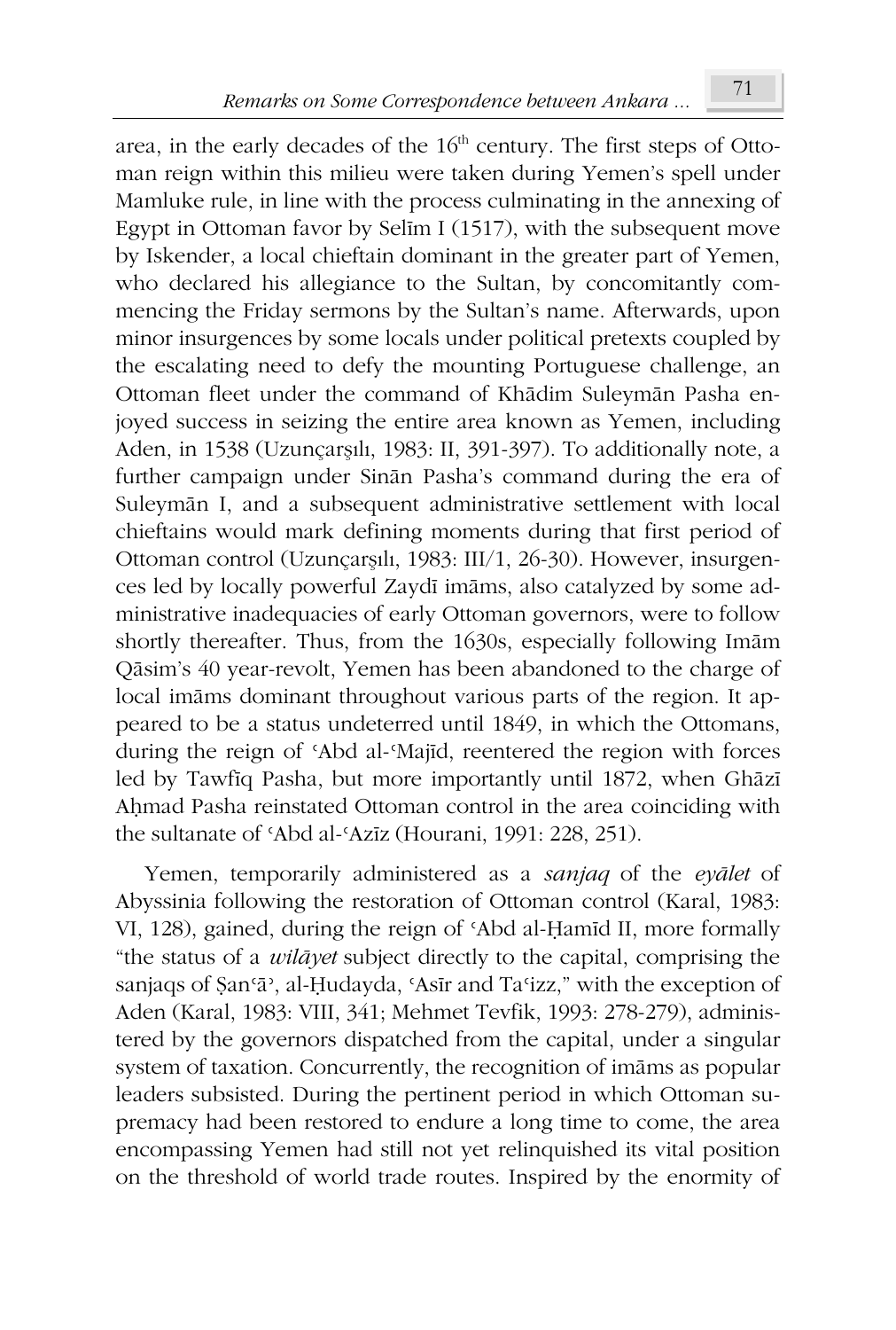such revenue awaiting collection, the region witnessed an inexhaustible effort by European powers, first through missions, and afterwards through military expeditions, to gain footing on her soil. At this point, without denying the influence of inadequacies and errors perpetrated by Ottoman internal politics and governors, one must reiterate the indisputable influence of English activities seeking fulfillment of colonial desires, conducive toward deteriorating the already weakened Ottoman hold on Yemen, on the incessant local upheavals idiosyncratic to Yemen under the Ottoman rule throughout the second half of the 19<sup>th</sup> century, particularly escalating after the invasion of Aden in 1839, prompted by an unremitting encouragement of Yemeni imams toward revolting against the central administration (for more detail on those internal revolts and particularly their external causes, see Sirma, 1994: 59-90).

Despite the taking of amendatory steps to cover particular flaws in administration especially during the reign of 'Abd al-Hamid II, in the face of the upheavals, the situation had nevertheless started, after a certain phase, to resemble a lost cause. In fact the unremitting insurgencies culminated in 1904 with the first major uprising of the  $20<sup>th</sup>$ century, initiated first by the declaration of jibad and the subsequent revolt of Imām Yaḥyā, who had previously assumed the title of imām following the death of his father and was to sustain it for 44 years until his tragic death upon the raid of his Şan'a' Palace (Ehiloğlu, 2001: 176). The import of the pertinent revolt lies in its settlement only through a truce in 1905, and the ensuing abandonment of San'a' and adjoining regions to the Imam's authoritative influence. Discontented with the loss of the region under such particular circumstances, however, the Ottomans were to soon deploy fresh troops, recapturing San'a' after a series of bloody battles, in spite of which, however, in the long run Imām Yaḥyā's regional dominance was to hold sway.

Concomittant with the ascendancy of the Union and Progress Party to control in the Empire's capital, the period beginning with 1910 produced a recuperated revolt once again of Yaḥyā on the one hand, and on the other a second uprising by a novel figure, Sayyid Idrīsī, another rebel who procured influence in the region of 'Asīr, under British auspices. Upon such developments, the Union and Progress government, prompted by their ascription to the rule under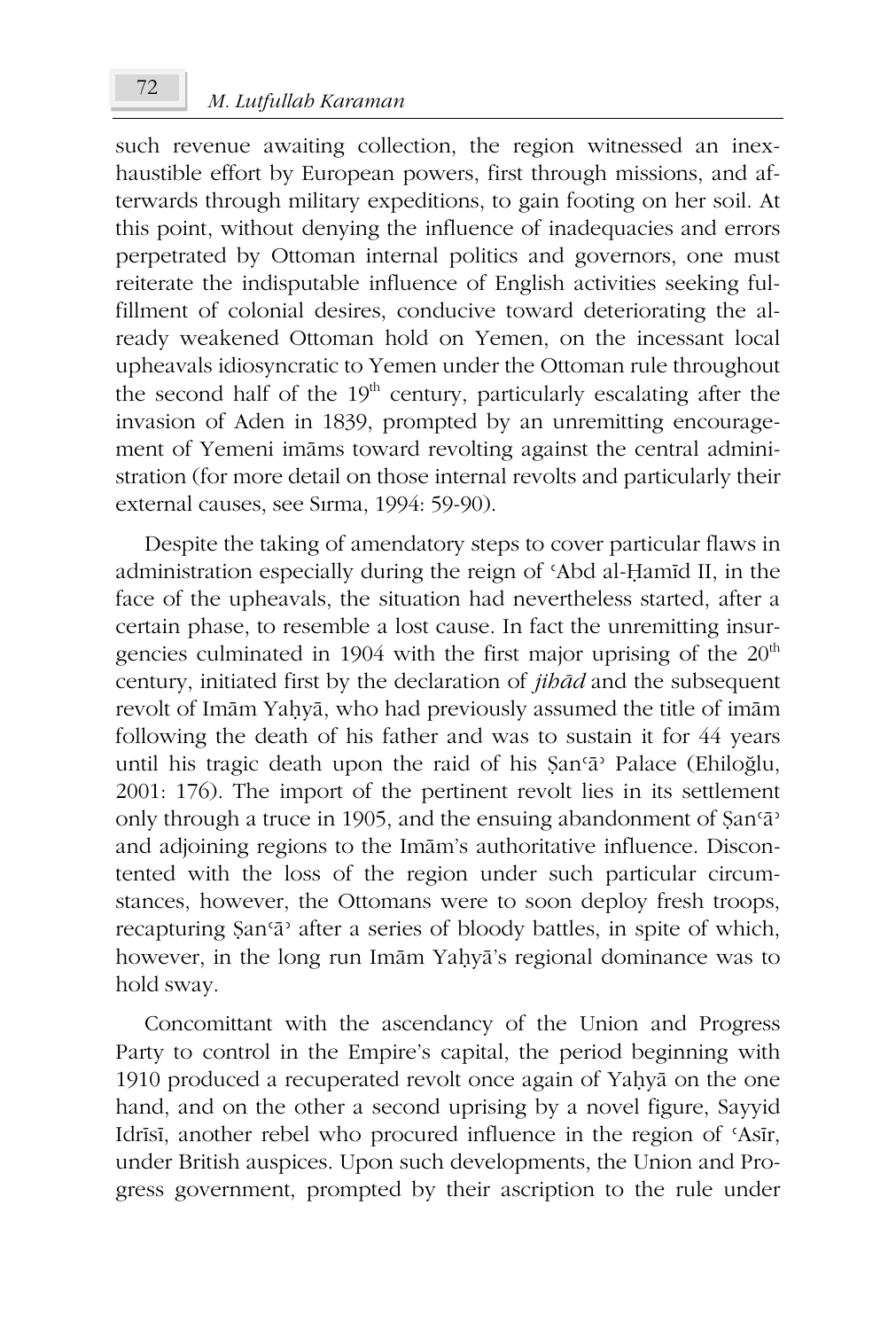strong centralization, entrusted Ahmad 'Izzet Pasha with the task of quelling the revolts; soon embarking with the famous cruiser Hamīdiye replete with a sizeable force on 18 February 1911, he then managed to first reopen the path to  $\sin^2$  with a swift operation in April, followed by the routing of Idrīsī in July. (It should be parenthetically noted that the troops arriving in Yemen included Mahmūd Nadim, who would later be officially the last governor of Yemen, as attested by the documents to be referred to hereof). Occasioned by the significant influence exercised by Imām Yahyā over Yemen and her population, what this time the Ottoman capital followed was the adoption of a more sensible policy, acquiring a permanent character with the agreement of Da'an on the  $13<sup>th</sup>$  of October, concluded by a series of negotiations between Mahmud Nadim on behalf of Ahmad 'Izzet and the Imām, the gist of which compelled the Imām to renounce all claims to emirate, in return for opulent privileges over the area he presided (Ehiloğlu, 2001: 134-135; for the text see Bayur, 1983:  $II/1$ , 45-47). To an enormous extent it was thanks to this treaty that, in the ensuing years, while struggle persisted between the central administration and Idrīsī, whose British allegiance set to become more intimate with the outbreak of the Great War, Imām Yaḥyā avoided partaking in an anti-Ottoman rebellion, contrarily lending aid, "both logistically and with the tribal forces under his command, to the Ottoman 7<sup>th</sup> Army Corps stationed in *San'a*<sup>2</sup>, against the British base in Aden as well as for the strike against the troops of Idrīsī in 'Asir" (Seyhun, 1997:3).

During the First World War Yemen was to become a subordinate military zone. As had been the case with other fronts in the Arabian Peninsula, the Ottomans would face the British, who managed to exert pressure on the coast with their hit-and-run strikes, aided by their navy, with the succinct objective of frustrating Turkish military force in the area and intimidating civilians residing in the shores of the peninsula. As the immediate outcome of the war relating to the region, neither could the Ottomans recapture Aden, nor would the British relinquish it (for greater detail regarding military developments see Gn.Kur., 1978: 413-626; for a greater emphasis on the humane aspect, refer to Seyhun, 1997: 10-37). Once news of armistice reached Yemen in 1918, a meeting by Governor Maḥmūd Nadīm and Commander-in-Chief Ahmad Tawfiq Pasha with the Imām followed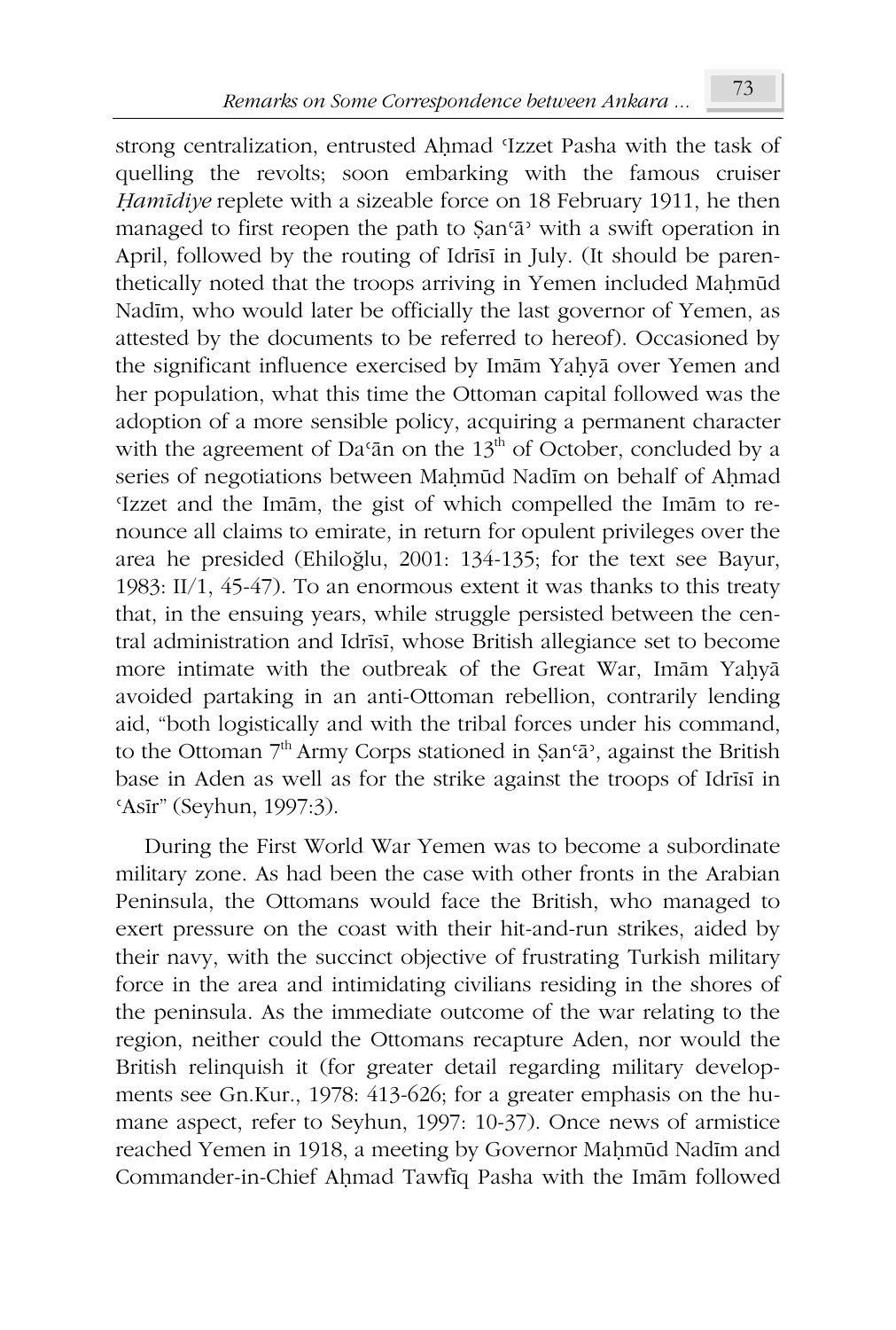suit. In principle, Yahyā was not opposing the surrender of the Corps to the British, except that he wished to withhold a portion of their weapons and ammunition for use against possible attacks targeting him afterward. Further details to one side, finally, the concluding days of December saw the delegates of the  $7<sup>th</sup>$  Corps and Yahyā convene with the British. Debates were to no avail, hence the internal status quo between the Ottoman corps and the forces of Idrīsī and the British prevailed; in the interim, a quantity of the weapons were conceded to the Imam, while the rest were sold to the tribes, the revenue of which was handed to the soldiers and marines unable to receive payment for months-on-end. Consequently, the 7<sup>th</sup> Corps dismantled itself, simultaneously taking to task the reinforcement of the Imam's continuing resistance against the British penetrating inner Yemen (Ehiloğlu, 2001: 191-98).

Thus the end of the Great War, portending an overwhelming Ottoman defeat, equally meant the end of Ottoman rule over Yemen, and the abandonment of region to the governance of Yahyā marked the swansong of the Ottoman administration's Yemeni adventure, the culprit of the colossal bloodshed of innumerable unknown sons of the Empire. Inasmuch as the factual human aspect was concerned however, their fate was far from being sealed. What remained therein, in barren reality, were soldiers, as the remnants of the army despite its dissolution, unable in one way to return home, beside with a small number of officials and their families, now constituting the last Ottomans at Yemen. Accordingly, within the historical background delineated above, and in the light of the pertinent documents as divulged at the start, this paper will attempt to offer a critical analysis with respect to the fate of the just referred Ottoman sons and daughters ostensibly deserted to local administrators on the plains of Yemen, following the Ottoman-Turkish ceding of the pertinent territory, in the wake of the Great War and during the years epitomized by the struggle for national independence at home.

Upon observation of the mentioned documents, one will find that the bulk is comprised of various correspondences between Yemen and Ankara during the first half of the 1920s, the specific and overriding theme of which involves the hardship and helplessness encroaching upon the remaining Ottoman-Turks and their concomitant plea for support and care. An aspect within this context calls for specific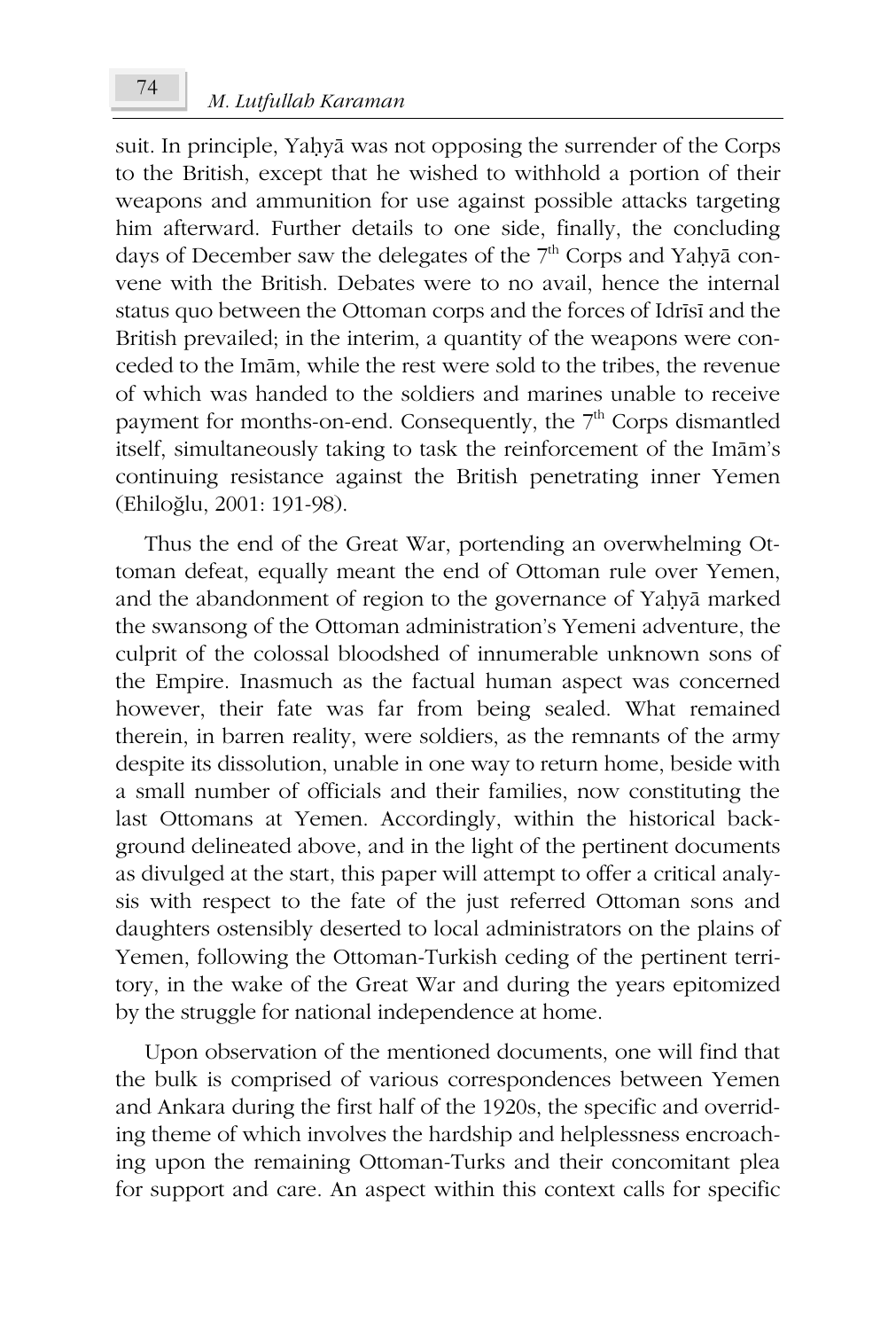emphasis: Although those remaining in Yemen were officials and their families still formally subject to the Ottoman administration of Istanbul, devoid of functionality owing to the then emergent Allied control, official applications and requests reflected via these documents, preponderantly signed under the seal of the Governorate of Yemen, were directed not to the by-then nominal government of Istanbul, but to the nascent assembly of Ankara (TBMM), steady on its way towards assuming de facto power. At this very point, if we bear in mind the staunch attitude to be espoused by Ankara in undertaking a conscious split with its Ottoman history subsequent to the War of Independence, not many clouds would hover for us so as to prefigure the twist such a saga was set to take for the last Ottomans at Yemen, with the help of the relevant historical documents, which indeed attest the abandonment of those remainders in Yemen to their destinies

Beneath the arch of the matter elucidated above, the enormity of the plight besieging the Ottomans stranded in Yemen and, interrelatedly, of their nurtured expectations of adoption by the government of Ankara to whom they perhaps pragmatically resorted in hope, can be clearly exposed once the mentioned documents are taken into scrutiny, as it is a conspicuous issue frequently raised in the numerous letters alluded to. As a paragon example, among the many with similar context, it is of much worth to recall the very letter of request, dated 8 July 1922 and sent to the Turkish National Assembly government, carrying the signature, like many others, of Governor Mahmūd Nadīm, in articulation of the dire need to rally to the aid of the deserted in Yemen crippled by the exigencies of the circumstances (TC. BCA-030/10/260/750/22):

To the Honorable Presidency of the Committee of Executive Ministries of the Turkish National Assembly,

As raised and enunciated whenever circumstances permit and trustworthy channels present themselves, the destitution and privation of civil servants and administrators, officers, pensioners, widowers and orphans, under the guardianship of thou servant, has exceeded well beyond the tolerable limit, the previously unimaginable sufferings they have been coerced to undergo as a corollary of hunger and lack of clothing have surpassed the boundaries of endurance. Compelling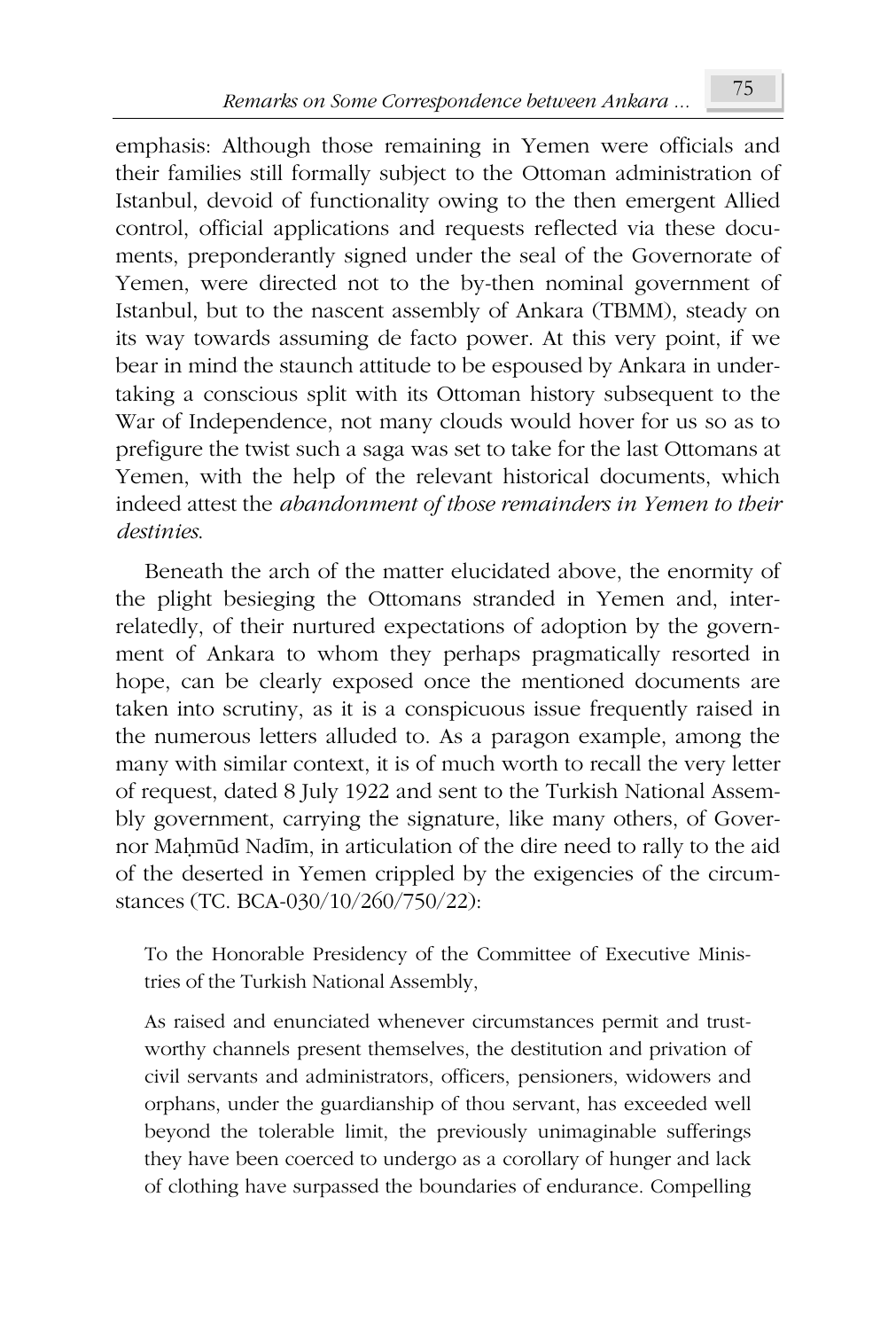#### M. Lutfullah Karaman

these Turkish sons to flee with their family and subjects as an escape from destitution, of such sons who have sacrificed, as befits an Ottoman-Turk, all of what they had, including their families, in protection and defense of religion and the Motherland, who, forbearing unthinkable shortages and catastrophes, have performed their duties, day and night, seems absolutely irreconcilable with the glorious reputation and justice of our Exalted Government.

I assure your Excellency by bearing witness Allah the Almighty, that nurturing compassion and benevolence to the sons and daughters of this nation, ineffective in even eliciting a paucity of aid from our Lofty Empire's Capital despite numerous pleas by myself since the outbreak of the Great War, who remain powerless in procuring a meager daily bread, a yard of clothing for cover, a piece of sack for shelter, a drop of lamp oil for emancipation from darkness, is an imperative of the honor, glory and justice of our Government.

Although it remains evident that the denial of assistance by our Exalted Government, which otherwise is illustrious for mobilizing all means for the smallest issue bearing upon the interest of the Motherland, to these unfortunate souls has no doubt stemmed from known circumstances and lack of trustworthy channels, praise be to Allah, that providentially by virtue of the current marvelous policies exerted by our (Ottoman) government and our Grand National Assembly, at the expense of leaving the world in awe, and the boundless valiance and nobility of our National Forces, an accord has been reached, of late, with the governments, adjoining Yemen, of France and Italy, through which remittance to either the French Bank of Djibouti or the Bank of Rome in Masu, or the transfer of money thereto through a proxy under the liability of either of these countries has become possible; thus as previously submitted in the petition sent on 29 May 1338 (1922), I solemnly implore your Excellency, with utmost sincerity and supplication, for the immediate dispatch, for the time being, of a few thousand gold *aqces* specifically to be used to assuage the predicaments aforementioned. Under all conditions, the edict belongs truly to your highness.

Examining the contents of this document, juxtaposed with those bearing an immense resemblance, one may adduce the following points for further elucidation: a) that, even before this exemplary letter of request, there had already been a number of all but unan-

76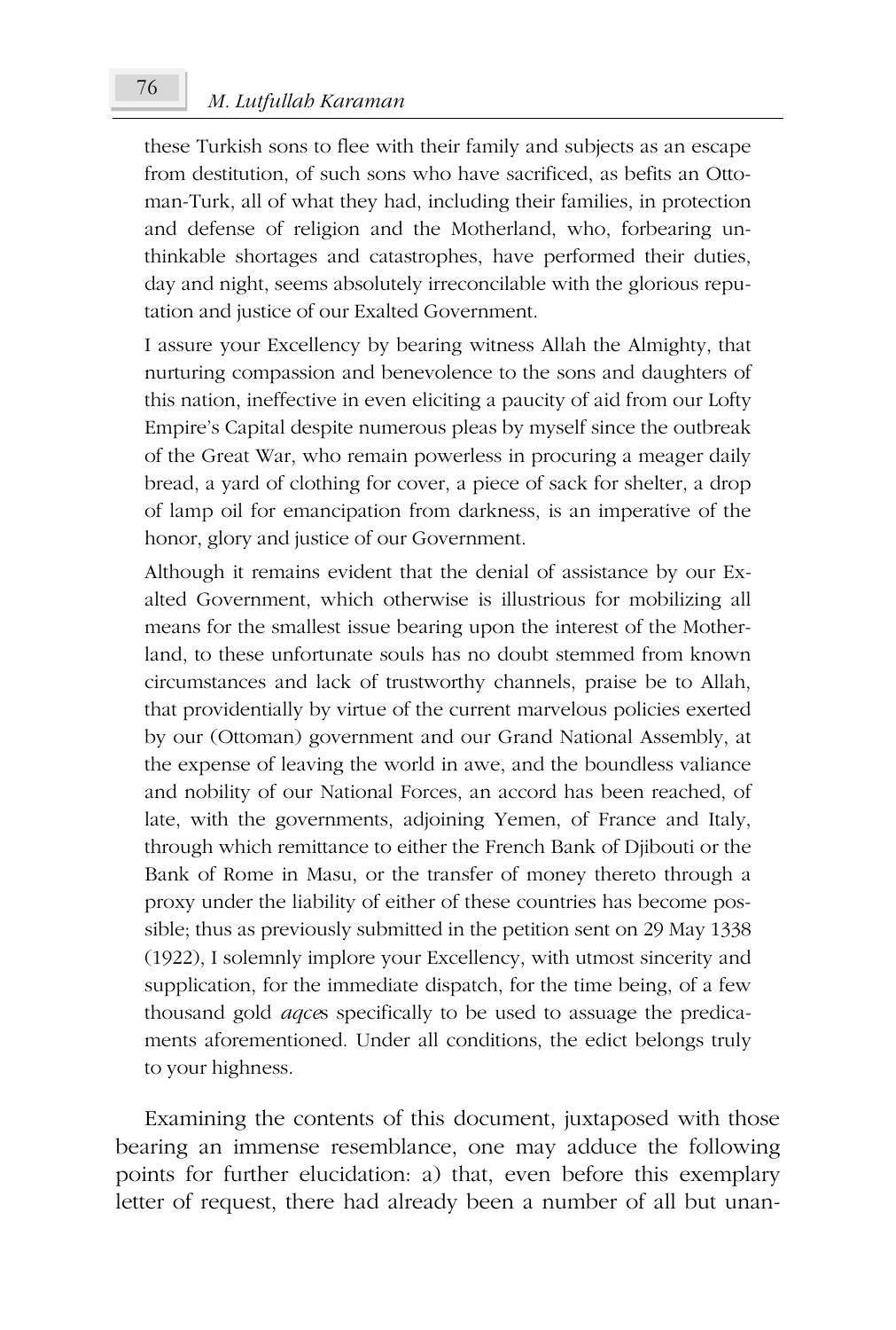swered pleas for help, directed to the governments of both Istanbul and Ankara; b) by the cultivation of the themes of religious and patriotic sacrifice and a vivid description of the distress, undoubtedly enormous by the attestation of the letter, the request is pervaded with a genre, imparting the perception of the Ottoman-Islam totality, which directly addresses the conscience of the government; c) a glowing though erroneous optimism in hope that the expected help would arrive now that there had been established peace with the major powers surrounding Yemen, ironically vindicating the twist of fate that had previously preempted their former requests of assistance (this is an evaluation specially corroborated upon investigation of later documents revealing no such help had been made).

At this point, as further and salient confirmation of the desertion of those in Yemen to their destinies, reflected by the just quoted document, it will be of great interest to make a short reference to another document in the form of an internal correspondence of the Ankara Government, dated 15 October 1922, by the Foreign Ministry addressing the Presidency of the Executive Committee, which essentially informs about another letter of request sent from Yemen (TC. BCA- $030/10/260/750/27$ ). The pertinent content of the letter, apparently confining the former broader requests to simply asking an aid for at least those who had become disabled in the defense of Yemen to return home, as such unequivocally manifesting the extent of torment they had been inflicted with, may also be regarded as attesting their unfortunate state of being thrown into disrepute, more so when contrasted with later documents evidencing a lack of concrete response to their heartfelt calls.

As previously expounded, more documents can be adduced to justify a connection between Ankara's aloofness in offering tangible assistance to its nationals, with its deliberate disowning of its Ottoman past, unambiguous following the War of Independence, during which it had not been evident. A noteworthy example is a letter of request sent by an official from Yemen to the Foreign Ministry, dated 9 December 1922, expressing grievances regarding a lack of confirmation, affirmative or negative, whether they had received the official documents of the Governorate of Yemen supposedly dispatched six months ago (TC. BCA-030/10/260/ 750/28). In support of the same fact within a distinct context, perhaps the subsequent point is worth

77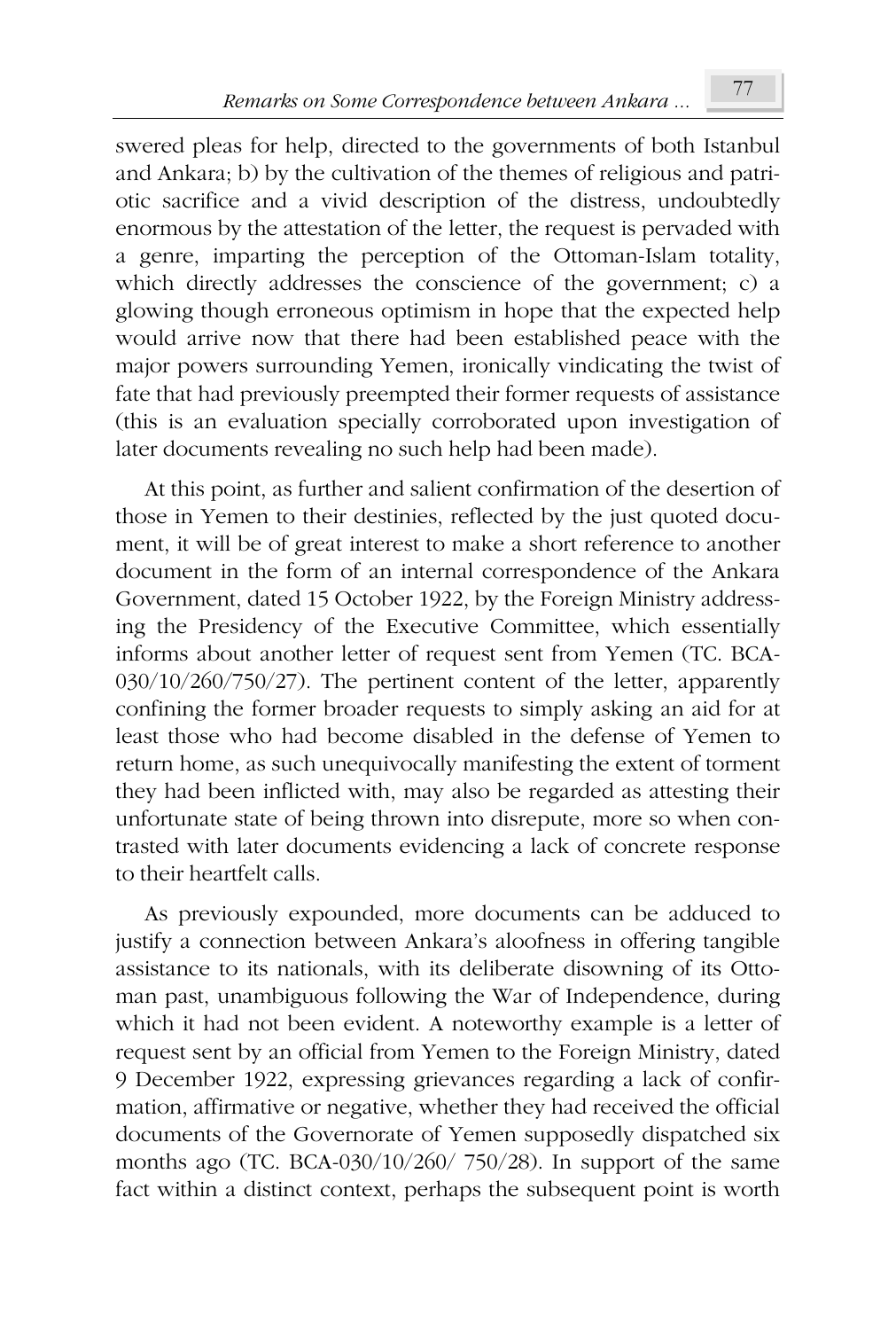reminding: As far as can be traced from the documents, falling again on deaf ears was a similar request made by the Governor of Yemen, on 9 September 1922, to the Turkish National Assembly, of mobilizing military help for Imām Yaḥyā, on grounds of his active opposition, in solemn Ottoman allegiance, against the British supported Idrīsī since the incipience of the armistice, highlighting the massive imbalance <sub>of</sub> power  $in$ the favor of Idrīsī  $CTC$ . BCA- $030/10/260/750/26$ .

Keeping in mind the earlier accentuated political inclination, embraced prospectively by the new Turkish ruling elites, of eschewing or at best leaving aside its Ottoman-Islamic heritage, it is perhaps appropriate, by virtue of taking recourse to a series of documents, to further elucidate the nature in which we have reached our previously propounded argument, namely the virtual abandonment of the remaining Ottomans in Yemen to their destinies. A folder of documents at hand, beacon like inasmuch as this case is concerned, comprises a series of correspondences preponderantly between the National Defense Ministry and Presidency of the Turkish National Assembly during the opening phases of 1923 (TC. BCA-30/10/260/750/31). Imbued directly with the overriding incentive of those who had remained in Yemen following the Great War and armistice and with applicable decisions in relation, additionally revealing the data relating to their classified population as well as to the fulfillment of their demands, the pertinent correspondences conclude with the edict decreed by the Committee of Executive Ministries that no such funding for their cause can be allocated, predicated upon a pretext that they are no longer attached to the Turkish Army. It appears to be also a decision ultimately precipitated upon the presentation of an ostensible list of those who had remained either voluntarily or with the request of the Imam. Even though a minor part of the list comprised by the documents is composed of voluntary residents; when taking the dates of those correspondences into particular consideration, coinciding with the milieu wherein the Sultanate had only just been abolished, they can ultimately be read and certainly be evaluated as a crystallization of the central policy of the nascent Turkish regime, that is, precisely a lust to shrug off its Ottoman political past, even in its human dimension. The following directly related pieces are worth mentioning: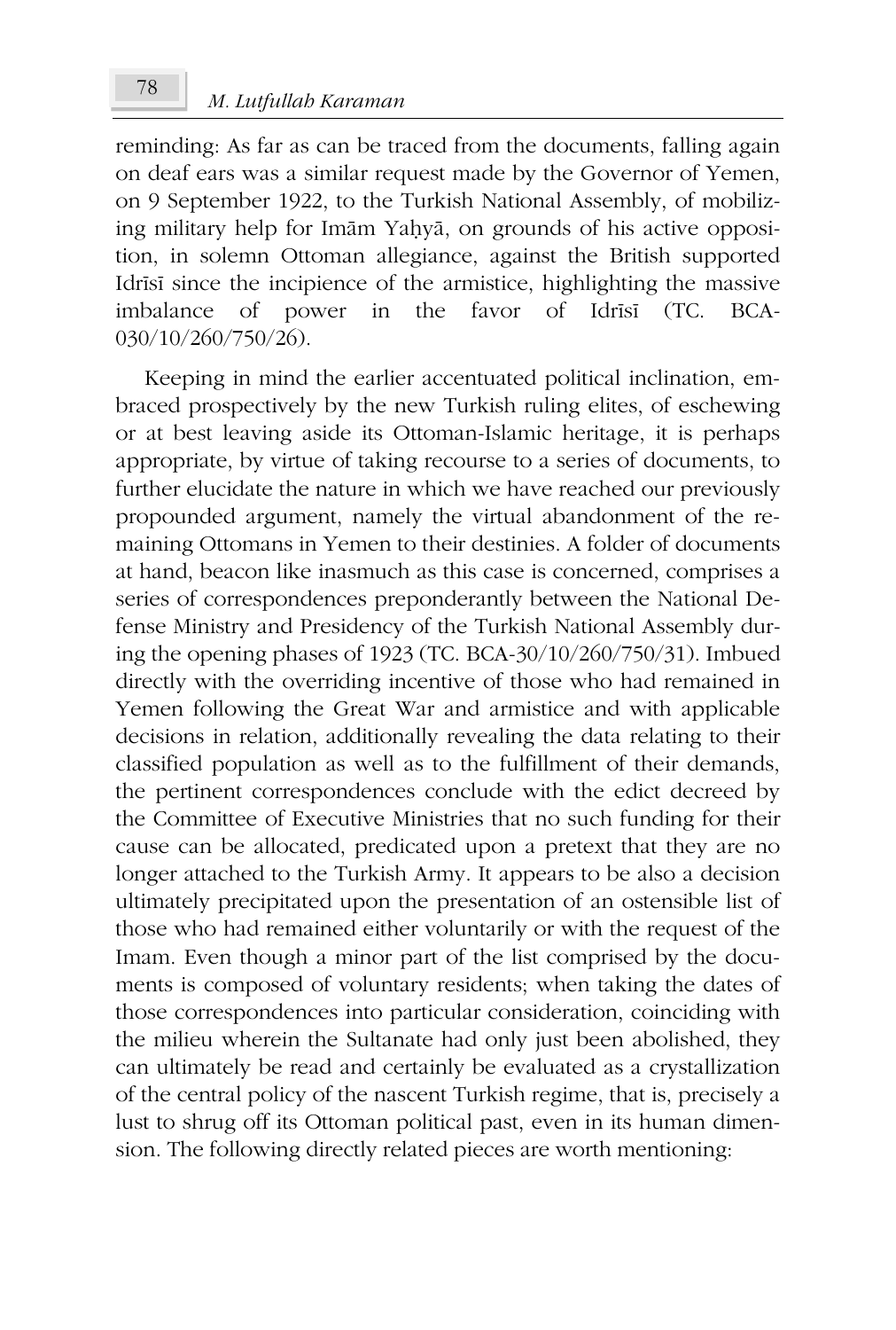To the Honorable Presidency of the Committee of Executive Ministries.

Presented to your excellence is the letter sent by the Istanbul Commandership, dating 17 January 1923 with the number 1746/1847, and its attachment, in unison, as regards whether or not appropriations are to be disbursed, in accordance with the applicable ruling, to those who departed from Yemen following the armistice, and those who remained in Yemen on whose behalf their relatives in Istanbul have applied for ...

Representative of National Defense (signature)

To the Honorable Presidency of the Committee of Executive Ministries.

25.3.39 (1923)

This is the response to the decision, dating 19.2.39, made by your exalted office of presidency. Hereby attached is the list of officers and officials who have remained in Yemen voluntarily or with the order of the honorable Imām. Sir, I implore you for an immediate decision and pertinent permission for our subsequent notification with regard to the procedure pertaining to their appropriations.

Representative of National Defense (signature)

To the Ministry of National Defense

Ankara/31.3.39 (1923)

In consequence of the Committee of Executive Ministries' due appraisal, during their meeting, of your respectable petition dating 25.3.39, with the Office of Accounts number 5236, which appeals for a decisive clarification of the ambiguity besetting the requested allocations for those officers and officials remaining in Yemen and San'a voluntarily or with the order of the honorable Imam, it has been decided that no such appropriations will be given, on grounds of the cessation of their relations with the Turkish Army.

Chairman of the Committee of Executive Ministries (signature)

In corroboration of our evaluation made above within the exact context, there exists another letter (to be found again in the same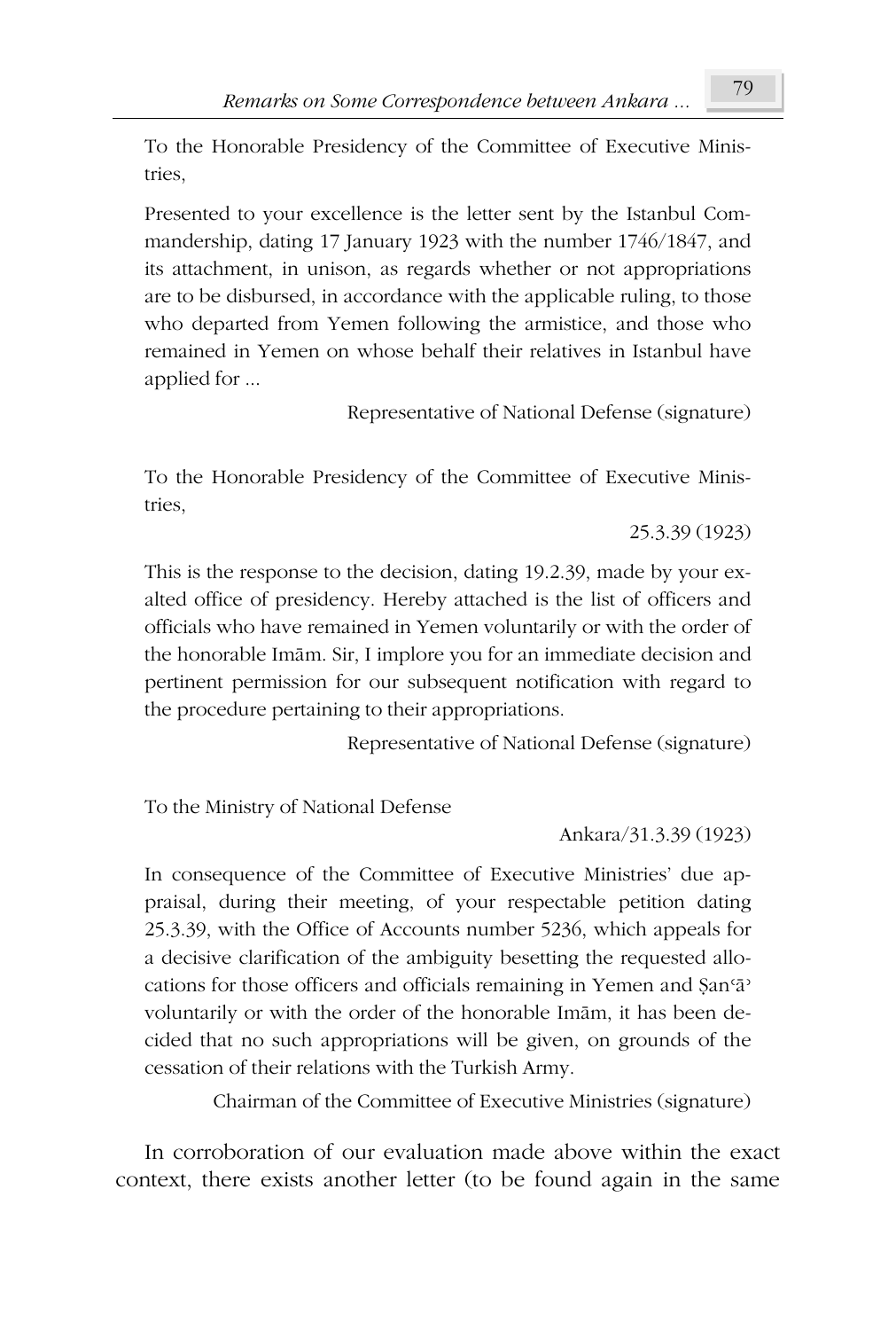folder of documents, referred to just above), sent to the Governorate of Yemen under the signature of the Presidency of the Ankara Government, which is too striking to ignore, insofar as it constitutes the final answer to the recurring campaign for assistance to those remaining in Yemen, made under the signature of the Governor of Yemen, in compensative assuagement of the entailed torment acquired through what they resolutely believed had been a struggle and sacrifice in defense of a greater interest. While from one vantage point the letter praises the loyalties and altruism of its Yemeni correspondents, locals and Turkish officials alike, from another, it expresses their inability to respond to the expected financial assistance, citing internal adversities and privations encountered by the government itself, thus culminating with an advice/request to make do with their own resources. Although the cited pretext may suffice for their acquittal up to a certain extent, embarking from the general impression reflected by several other documents, related and partially referred to in this paper, there exists overwhelming reason to believe that the pertinent response of Ankara is a manifest extension of its political direction of severing all bonds subsequent to the War of Independence, which therefore can once again be regarded as a concluding manifestation of the expressed theme of this paper, namely the abandonment of the last Ottomans in Yemen to their precarious destinies by the new, Republican Turks that had gained administrative supremacy in Turkey:

Turkish National Assembly Presidency of the Executive Committee of Ministries

19.4.39 (1923)

To Mahmūd Nadīm Beg, the Governor of Yemen,

The stern determination and valiance exerted by the altruistic folk of Yemen as well as officials, officers, and soldiers stayed there, in defiance of the most horrendous kinds of deprivation and lack of communication with the Capital, and their reinforcement of ties with the Motherland at every given opportunity, deserves the gratification and indebtedness of our National Government. Your excellence, you may rest assured that our National Government will incessantly cherish, in particular, your resolution to remain in your post, for which you were compelled to offer physical and mental sacrifices of excessive caliber, despite constant pressure and threats made by Grand Vizier Damad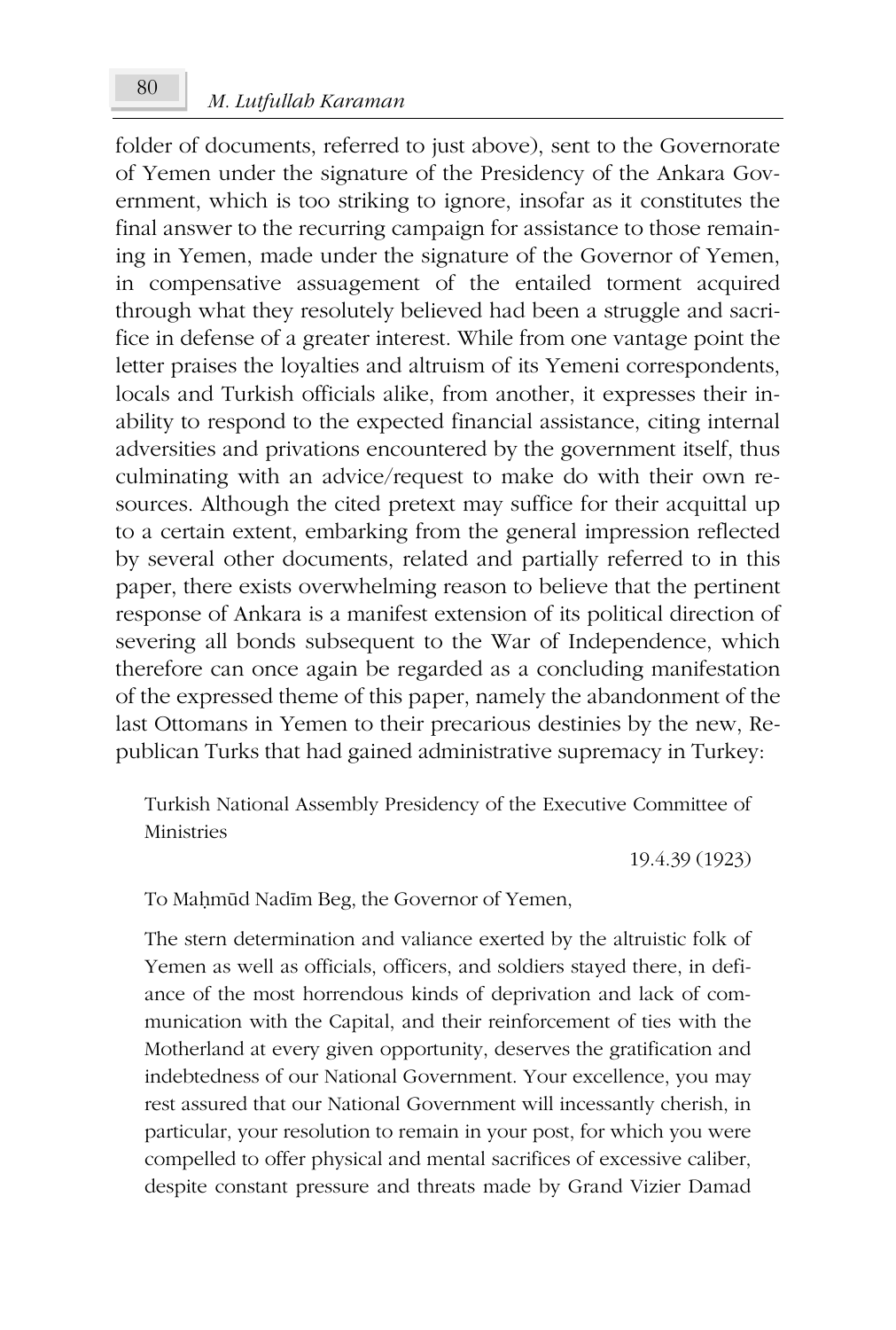Farid and cohorts. Lamentably, however, encumbered by current financial exigencies, our Government is currently unable to execute your demands of assistance, sincerely desired by all, hence, Sir we beseech you to manage, to the best of your power, with local revenues.

### Chairman of the Executive Committee of Delegates

By way of conclusion, when evaluated from within the context of Ottoman-Yemen relations extending, including interims, to 400 years, the human element, which, as divulged by the vernacular of the documents referred to in this paper, all the way appears to have been extravagantly manipulated, or stated more pungently, dissipated, became in the end incorporated into the ranks of the first to be "forgotten," rather than the first to be "saved," once separation befell; thus consequently, from the human perspective, the incumbent politics of Turkey for centuries turned Yemen in the eyes of the ordinary Turks to be almost invariably recalled as a "grave to the Turk," such a conception transforming in time to a "forgotten place," in concordance with the increasingly introvertive policy of alienation by the Republican governments from its Ottoman past at large. On a more poignant note, while for a long time, as the saying goes, coffee had come from Yemen to appease its Ottoman addicts, then, occasioned by an opulence of blood spilled in the name of maintaining centralized control over the region from the beginning of the era of Constitutional Monarchy, the taste of the coffee has come to render forever bitter, reflecting perhaps the exact incentive behind the remembrance of Ottoman Yemen as an agony-inspiring land, as alluded to so sensitively in a chant murmured for generations repetitiously by parents who had their sons perish in the frontiers:

No cloud hovers in the sky, what smoke is this? No death roams in the quarters, whose wail is this? That land of Yemen, how cruel 'tis,

Alas ... it is that Yemen, whose rose is cumin Whoever arrives returns not, who knows why is this?